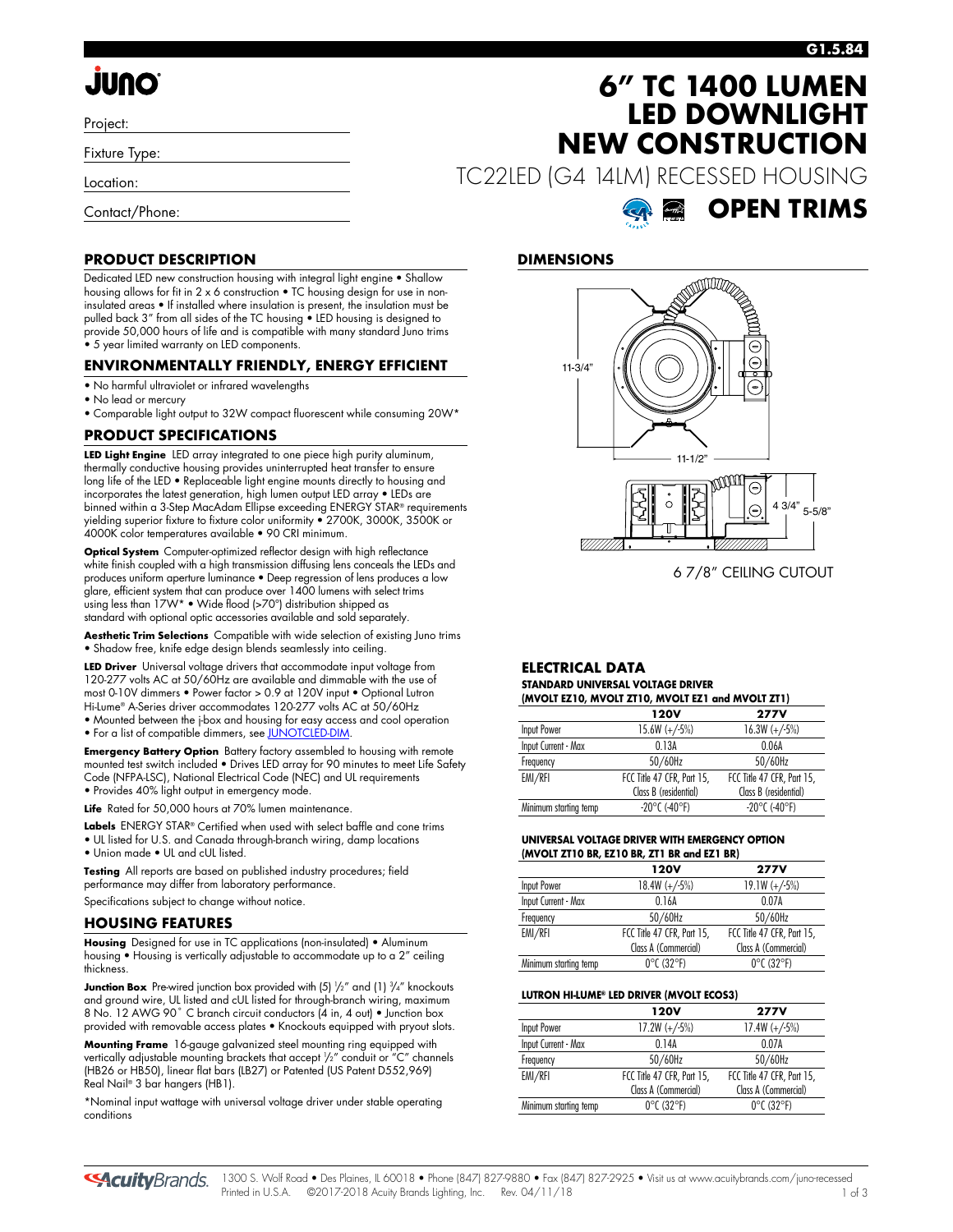### **6" TC 1400 LUMEN LED DOWNLIGHT NEW CONSTRUCTION**

TC22LED (G4 14LM) RECESSED HOUSING

### **OPEN TRIMS**

A+ Capable options indicated by this color background

**ORDERING INFORMATION** Housing and trim can be ordered together or separate, but will always ship separately.

**Example:** TC22LED G4 14LM 27K 90CRI MVOLT ZT BR

| <b>Series</b> |                               |    | Generation   | Lumens      |                     |            | <b>Color Temperature</b> | <b>CRI</b> |          | Voltage/Driver     |                                                                                                   |
|---------------|-------------------------------|----|--------------|-------------|---------------------|------------|--------------------------|------------|----------|--------------------|---------------------------------------------------------------------------------------------------|
| TC22LED       | 6" LED Downlight Non-IC Rated | G4 | Generation 4 | <b>14LM</b> | 1400 Nominal Lumens | 27K        | 2700K                    | 90CRI      | $90+CRI$ | MVOLT ZT10         | Multi-Volt (120-277), 0-10V, 10% dim                                                              |
|               | Housing                       |    |              |             |                     | <b>30K</b> | 3000K                    |            |          | MVOLT ZT1          | Multi-Volt (120-277), 0-10V, 1% dim                                                               |
|               |                               |    |              |             |                     | 35K        | 3500K                    |            |          | <b>MVOLT EZ10</b>  | Multi-Volt (120-277), eldoLED 0-10V, 10% dim                                                      |
|               |                               |    |              |             |                     | 40K        | 4000K                    |            |          | <b>MVOLT EZ1</b>   | Multi-Volt (120-277), eldoLED 0-10V, 1% dim                                                       |
|               |                               |    |              |             |                     |            |                          |            |          | <b>MVOLT ECOS3</b> | Multi-Volt (120-277), Lutron Hi-Lume A series 3 wire<br>fluorescent controls and Lutron Ecosystem |

|    | <b>Emergency Battery</b> | <b>Territory</b> |                |
|----|--------------------------|------------------|----------------|
| BR | <b>Emergency Battery</b> | CP               | Chicago Plenum |

Note: Chicago Plenum (CP) is not available with emergency option (BR) Note: Lutron driver (MVOLT ECOS3) is not available with emergency battery pack (BR)

**Trim/Description** 

| <b>24 WWH</b><br><b>24 BWH</b><br>24 BSC <sup>1</sup><br>24 BABZ <sup>1</sup><br>24 BBL <sup>1</sup>            | 6" Downlight Tapered Baffle Trim - White Baffle, White Trim Ring<br>6" Downlight Tapered Baffle Trim - Black Baffle, White Trim Ring<br>6" Downlight Tapered Baffle Trim - Black Baffle, Satin Chrome Trim Ring<br>6" Downlight Tapered Baffle Trim - Black Baffle, Classic Age Bronze Trim Ring<br>6" Downlight Tapered Baffle Trim - Black Baffle, Black Trim Ring                                                                                                                                                                                         |
|-----------------------------------------------------------------------------------------------------------------|--------------------------------------------------------------------------------------------------------------------------------------------------------------------------------------------------------------------------------------------------------------------------------------------------------------------------------------------------------------------------------------------------------------------------------------------------------------------------------------------------------------------------------------------------------------|
| <b>27 BWH</b><br><b>27 CWH</b><br><b>27 GWH</b><br>27 HZWH<br>27 PTSC<br>27 WHZABZ<br><b>27 WHZWH</b><br>27 WWH | 6" Downlight Tapered Cone Trim - Black Cone, White Trim Ring<br>6" Downlight Tapered Cone Trim - Clear Alzak® Cone, White Ring<br>6" Downlight Tapered Cone Trim - Gold Cone, White Trim Ring<br>6" Downlight Tapered Cone Trim - Haze Cone, White Trim Ring<br>6" Downlight Tapered Cone Trim - Pewter Cone, Satin Chrome Trim Ring<br>6" Downlight Tapered Cone Trim - Wheat Haze Cone, Classic Aged Bronze Trim Ring<br>6" Downlight Tapered Cone Trim - Wheat Haze Cone, White Trim Ring<br>6" Downlight Tapered Cone Trim - White Cone, White Trim Ring |
| <b>9024 WWH</b>                                                                                                 | 6" Decorative Octogonal Trim - White, White Trim Ring                                                                                                                                                                                                                                                                                                                                                                                                                                                                                                        |
| 9324 SC                                                                                                         | 6" Decorative Luminous Erosted Disc Trim - Satin Chrome                                                                                                                                                                                                                                                                                                                                                                                                                                                                                                      |
| 9524 SC                                                                                                         | 6" Decorative Metal Band Trim - Satin Chrome                                                                                                                                                                                                                                                                                                                                                                                                                                                                                                                 |
| 9702                                                                                                            | 6" Decorative Luminous Frosted Collar Trim - Luminous Collar (Frosted)                                                                                                                                                                                                                                                                                                                                                                                                                                                                                       |
|                                                                                                                 |                                                                                                                                                                                                                                                                                                                                                                                                                                                                                                                                                              |

Trim Size: 24, 27, 9324, 9524 - 7 5/8" O.D.; 9702 - 7 3/4" O.D.; 9024 - 8" O.D. Alzak is a registered trademark of Alcoa Corp. Note: In Canada when insulation is present, Type IC fixtures must be used.

Notes: <sup>1</sup> Not ENERGY STAR® Certified. <sup>2</sup> Trim ring compatible with 24 and 27 trims.

| <b>Accessories (ordered separately)</b> |                                            |  |  |  |
|-----------------------------------------|--------------------------------------------|--|--|--|
| <b>Catalog Number</b>                   | <b>Description</b>                         |  |  |  |
| HB 1                                    | Two 13 1/2" - 25" Real Nail® 3 bar hangers |  |  |  |
| <b>HB26</b>                             | Two 26" C-channel bar hangers              |  |  |  |
| <b>HB50</b>                             | Two 50" C-channel bar hangers              |  |  |  |
| LB27                                    | Two 27" linear bar hangers                 |  |  |  |
| <b>LEDOPTICG3 MFL</b>                   | Medium Flood Optic (50°)                   |  |  |  |
| LEDOPTICG3 NFL                          | Narrow Flood Optic (37°)                   |  |  |  |
| <b>LEDOPTICG3 SP</b>                    | Spot Optic (10°)                           |  |  |  |
| TR6 ABZ <sup>2</sup>                    | 6" Trim Ring - Classic Age Bronze          |  |  |  |
| TR6 BL2                                 | 6" Trim Ring - Black                       |  |  |  |
| TR6 SC <sup>2</sup>                     | 6" Trim Ring - Satin Chrome                |  |  |  |
| TR6 WH2                                 | 6" Trim Ring - White                       |  |  |  |